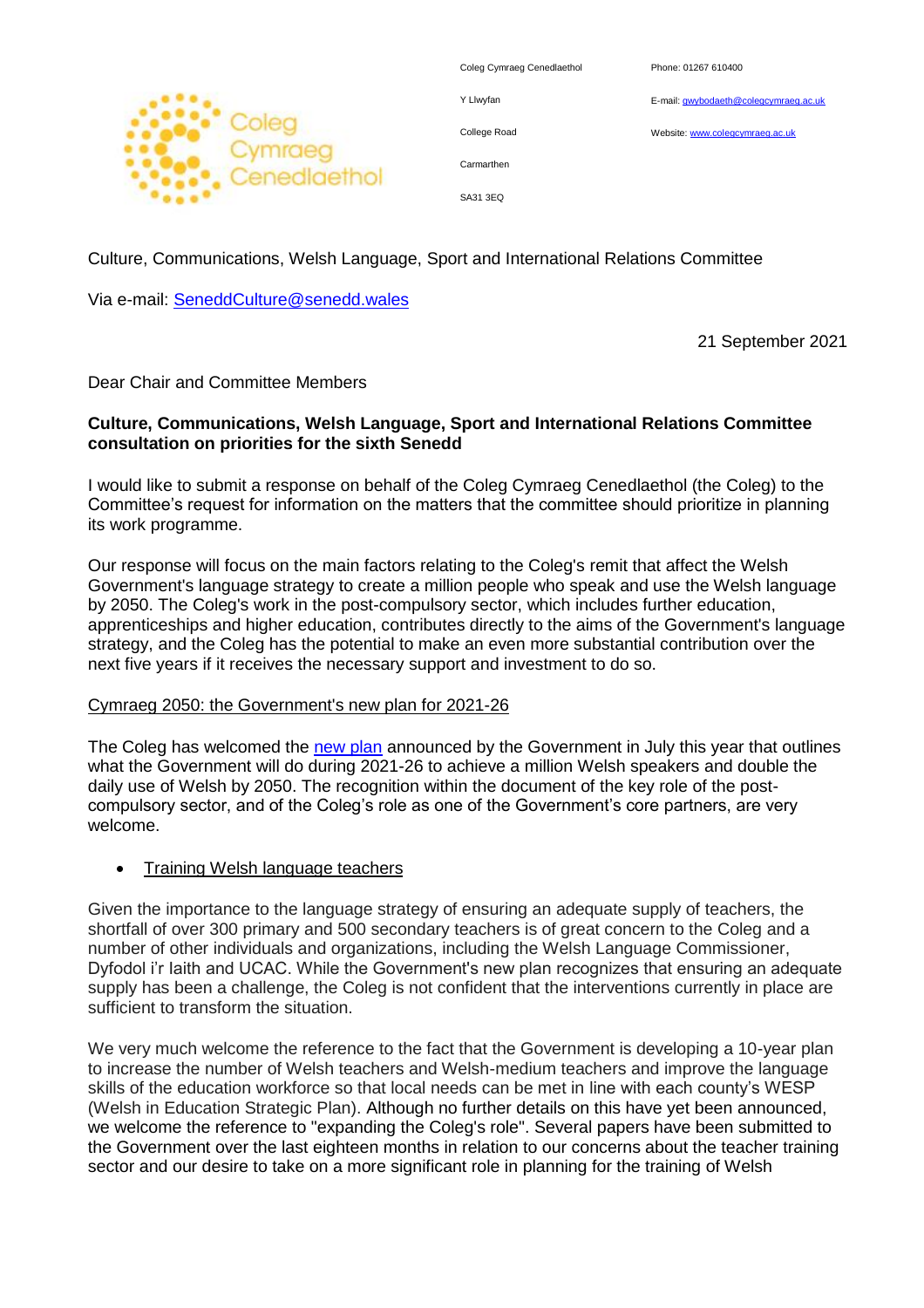language teachers. We are currently discussing with the Government how our responsibilities in this area can be developed as we have the experience, the expertise and the will to support them and the Education Workforce Council in carrying out their statutory duties in this area. Whilst maintaining our eagerness to take on a more leading and wide-ranging planning role in the field of teacher training, we will be submitting a bid to the Government for a budget of £150,000 to implement two projects during 2022-23 that will contribute to its strategy to attract and support more students to qualify as Welsh medium teachers.

# Welsh-medium Education Bill

We look forward to holding discussions with the Government in due course regarding the Welshmedium Education Bill and matters relating to the Coleg.

# The Coleg's budget

Another development that we welcome in the Government's new plan is the commitment to provide additional funding to the Coleg over five years to expand provision in further education, apprenticeships, and higher education.

To date, the Coleg's budget to operate in the post-16 sector has been very limited, and there is an urgent need to invest in this area if we are serious about seeing a change at grassroots level where there has been very little tradition of Welsh-medium and bilingual teaching. The Government made £810,000 available for the 2021-22 financial year to begin work on increasing the number of staff and tutors who can teach through the medium of Welsh and bilingually in colleges in the priority areas, namely health and care, public services, and childcare. The additional funding for further education colleges was welcomed, but in order to continue investing in these areas, to expand into other areas such as agriculture, tourism and leisure, construction, business and performing arts, and to develop Welsh-medium and bilingual apprenticeships, the Coleg will submit a request to the Government for an additional budget of £1,090,000 for the post-16 sector in 2022-23 (£590,000 for further education and £500,000 for apprenticeships).

The Coleg has been active in higher education for a decade, and the position of the Welsh language in the sector has been transformed as a result. The provision available to students is now extensive and the number of lecturers teaching through the medium of Welsh has increased significantly. The first five years of the Coleg saw a significant increase in the number of students studying part of their degree through the medium of Welsh, but following a budget cut in 2016, and an increase in the number of Welsh students choosing to study at universities outside Wales, we have not seen the same increases since. The Coleg believes that new audiences can be attracted to the Welsh language in the higher education sector, and we are currently developing exciting plans to that end. Due to the challenging financial situation of the universities, additional Government investment will be key to making progress while, at the same time, protecting existing Welsh-medium subjects and provision. We will be submitting a bid for additional funding of £213,168 to the Government for 2022- 23 to implement our higher education plans.

## Developing a bilingual health and care workforce

The [evaluation](https://gov.wales/evaluation-more-just-words-final-report) of *More than Just Words* (the Welsh Government's strategy to ensure Welsh language services in health, social services and social care), which was published this week,